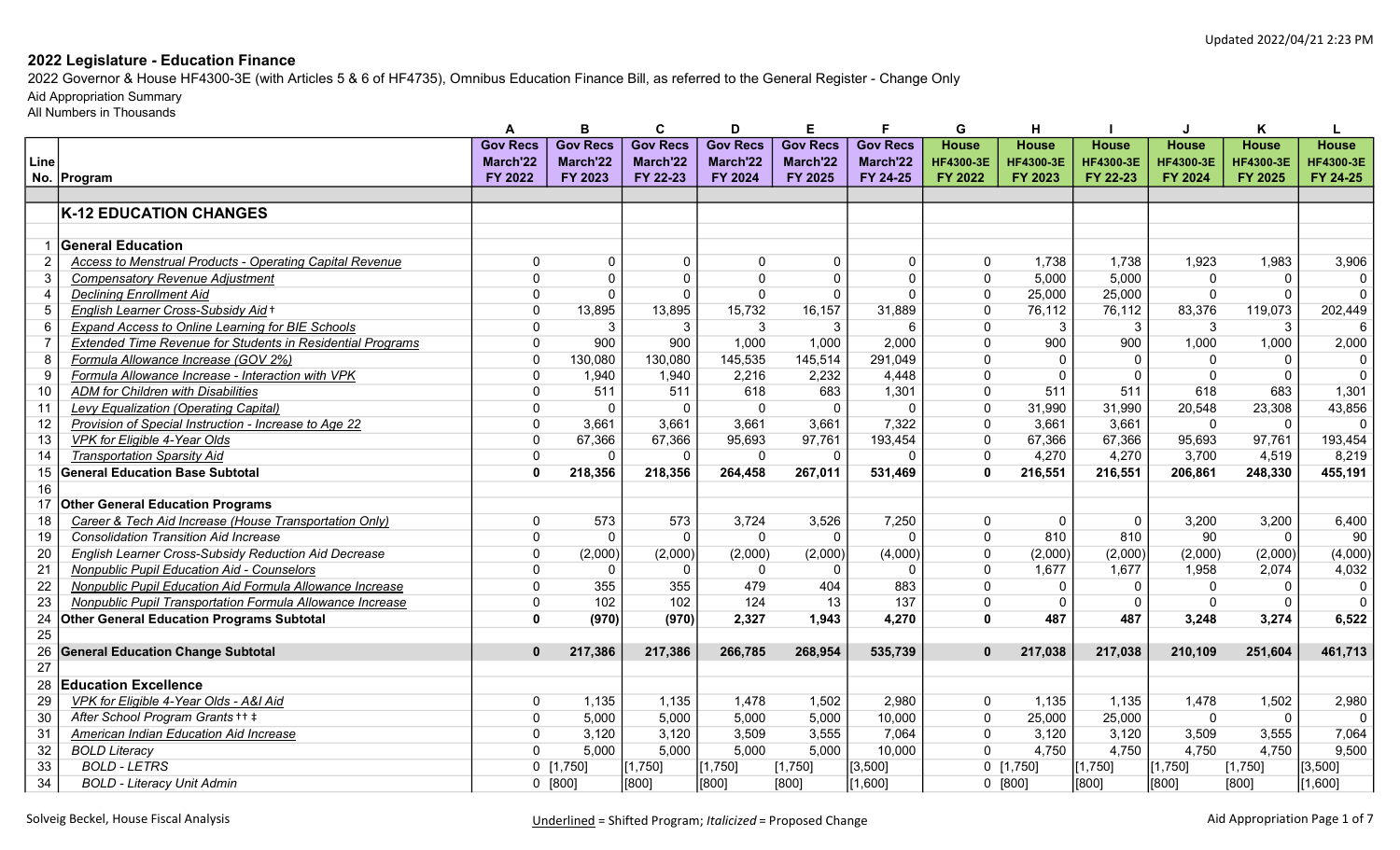2022 Governor & House HF4300-3E (with Articles 5 & 6 of HF4735), Omnibus Education Finance Bill, as referred to the General Register - Change Only

Aid Appropriation Summary

|      |                                                                |                 | в               | C               | D               |                 |                 | G                | н                |                  |                  | Κ                |                  |
|------|----------------------------------------------------------------|-----------------|-----------------|-----------------|-----------------|-----------------|-----------------|------------------|------------------|------------------|------------------|------------------|------------------|
|      |                                                                | <b>Gov Recs</b> | <b>Gov Recs</b> | <b>Gov Recs</b> | <b>Gov Recs</b> | <b>Gov Recs</b> | <b>Gov Recs</b> | <b>House</b>     | <b>House</b>     | <b>House</b>     | <b>House</b>     | <b>House</b>     | <b>House</b>     |
| Line |                                                                | March'22        | March'22        | March'22        | March'22        | March'22        | March'22        | <b>HF4300-3E</b> | <b>HF4300-3E</b> | <b>HF4300-3E</b> | <b>HF4300-3E</b> | <b>HF4300-3E</b> | <b>HF4300-3E</b> |
|      | No. Program                                                    | FY 2022         | FY 2023         | FY 22-23        | FY 2024         | FY 2025         | FY 24-25        | FY 2022          | FY 2023          | FY 22-23         | <b>FY 2024</b>   | FY 2025          | FY 24-25         |
|      |                                                                |                 |                 |                 |                 |                 |                 |                  |                  |                  |                  |                  |                  |
| 35   | <b>BOLD - Data Collection</b>                                  |                 | $0$ [1,200]     | [1,200]         | [1, 200]        | [1, 200]        | [2,400]         |                  | $0$ [1,200]      | [1,200]          | $1,200$ ]        | [1, 200]         | [2,400]          |
| 36   | <b>BOLD - State Library Services</b>                           |                 | $0$ [1,000]     | [1,000]         | [1,000]         | [1,000]         | [2,000]         |                  | $0$ [1,000]      | [1,000]          | 1,000]           | [1,000]          | [2,000]          |
| 37   | <b>BOLD</b> - Reach Out & Read                                 |                 | $0$ [250]       | $[250]$         | [250]           | $[250]$         | [500]           | $\mathbf{0}$     | $\mathbf 0$      | $\mathbf 0$      | $\Omega$         | $\Omega$         | $\mathbf 0$      |
| 38   | VPK for Eligible 4-Year Olds - Charter Lease                   | $\mathbf{0}$    | 1,116           | 1,116           | 1,474           | 1,511           | 2,985           | $\mathbf{0}$     | 1,116            | 1,116            | 1,474            | 1,511            | 2,985            |
| 39   | <b>Closing Educational Opportunity Gaps Grants</b>             | $\Omega$        | $\Omega$        | $\Omega$        | $\Omega$        | $\Omega$        | $\Omega$        | $\Omega$         | 5,000            | 5,000            | 5,000            | 5,000            | 10,000           |
| 40   | <b>Computer Science Blueprint</b>                              | $\Omega$        | $\mathbf 0$     | $\Omega$        | $\Omega$        | $\mathbf{0}$    | $\Omega$        | $\mathbf{0}$     | 20               | 20               | 20               | 20               | 40               |
| 41   | Concurrent Enrollment (College in the Schools) Increase        | $\mathbf{0}$    | $\mathbf 0$     | $\overline{0}$  | $\mathbf{0}$    | $\mathbf 0$     | $\overline{0}$  | $\mathbf{0}$     | 5,000            | 5,000            | 4,000            | 5,000            | 9,000            |
| 42   | <b>Culturally Specific Learning Opportunities</b>              | $\mathbf 0$     | 5,000           | 5,000           | 5,000           | 5,000           | 10,000          | $\Omega$         | 5,000            | 5,000            | 5,000            | 5,000            | 10,000           |
| 43   | <b>Educator Career Pathways</b>                                | $\Omega$        | 5,000           | 5,000           | 5,000           | 5,000           | 10,000          | $\Omega$         | $\mathbf 0$      | $\mathbf 0$      | $\mathbf 0$      | $\Omega$         | $\Omega$         |
| 44   | <b>Ethnic Studies Implementation</b>                           | $\Omega$        | $\Omega$        | $\mathbf 0$     | $\Omega$        | $\mathbf{0}$    | $\Omega$        | $\Omega$         | 576              | 576              | 474              | 451              | 925              |
| 45   | <b>Ethnic Studies School Grants</b>                            | $\mathbf{0}$    | $\Omega$        | $\Omega$        | $\Omega$        | $\Omega$        | $\Omega$        | $\Omega$         | $\Omega$         | $\mathbf{0}$     | 500              | 500              | 1,000            |
| 46   | <b>Expand Competency-Based Education</b>                       | $\Omega$        | 6,648           | 6,648           | 1,676           | 1,676           | 3,352           | $\mathbf{0}$     | $\mathbf{0}$     | $\mathbf 0$      | $\mathbf{0}$     | $\Omega$         | $\Omega$         |
| 47   | <b>Expand Rigorous Coursework</b>                              | $\mathbf 0$     | 10,000          | 10,000          | 10,000          | 10,000          | 20,000          | $\mathbf 0$      | 5,000            | 5,000            | 5,000            | 5,000            | 10,000           |
| 48   | Full Service Community Schools ++ ##                           | $\Omega$        | 5,000           | 5,000           | 5,000           | 5,000           | 10,000          | $\mathbf{0}$     | 50,000           | 50,000           | $\Omega$         |                  | $\Omega$         |
| 49   | Intermediate District Support                                  | $\Omega$        | 1,000           | 1,000           | 1,000           | 1,000           | 2,000           | $\Omega$         | $\Omega$         | $\Omega$         | $\Omega$         | $\Omega$         | $\overline{0}$   |
| 50   | Minnesota Association of Alternative Programs STARS Chapter ++ | $\Omega$        | $\Omega$        | $\Omega$        | $\Omega$        | 0               | $\Omega$        | $\Omega$         | 45               | 45               | $\Omega$         | $\Omega$         | $\overline{0}$   |
| 51   | Minnesota Council on Economic Education Increase               | $\mathbf{0}$    | $\mathbf{0}$    | $\Omega$        | $\Omega$        | $\mathbf{0}$    | $\Omega$        | $\Omega$         | 150              | 150              | 150              | 150              | 300              |
| 52   | Minnesota Math Corps Program Increase                          | $\Omega$        | $\Omega$        | $\overline{0}$  | $\Omega$        | $\Omega$        | $\Omega$        | $\Omega$         | $\mathbf{0}$     | $\mathbf 0$      | 500              | 500              | 1,000            |
| 53   | Multi-Tiered Systems of Support (MTSS)                         | $\Omega$        | 15,000          | 15,000          | 15,000          | 15,000          | 30,000          | $\Omega$         | 21,250           | 21,250           | 21,620           | 21,620           | 43,240           |
| 54   | MTSS - MDE, Regional Centers, Service Cooperatives             |                 | $0$ [1,300]     | [1,300]         | $1,300$ ]       | [1,300]         | [2,600]         |                  | $0$ [2,600]      | [2,600]          | [2,600]          | [2,600]          | [5, 200]         |
| 55   | MTSS - Districts, Charters, Coops Implementation               |                 | $0$ [4,700]     | [[4,700]        | [4,700]         | [4,700]         | [9,400]         |                  | $0$ [9,400]      | [9,400]          | [9,400]          | [9,400]          | [18, 800]        |
| 56   | <b>MTSS - LETRS</b>                                            |                 | $0$ [3,000]     | [3,000]         | [3,000]         | [3,000]         | [6,000]         |                  | $0$ [1,250]      | $[1,250]$        | [1,620]          | [1,620]          | [3, 240]         |
| 57   | MTSS - Building Assets, Reducing Risks Center                  |                 | $0$ [2,000]     | [2,000]         | [2,000]         | [2,000]         | [[4,000]        |                  | 0[4,000]         | $[4,000]$        | [4,000]          | [4,000]          | [8,000]          |
| 58   | MTSS - Tribal-State Relations - Statewide Implementation       |                 | $0$ [2,000]     | [2,000]         | [2,000]         | [2,000]         | [4,000]         |                  | 0 [2,000]        | [2,000]          | [2,000]          | [2,000]          | [4,000]          |
| 59   | MTSS - UMN Center for Applied Research & Ed. Improvement       |                 | $0$ [2,000]     | [2,000]         | [2,000]         | [2,000]         | [14,000]        |                  | $0$ [2,000]      | [2,000]          | [2,000]          | [2,000]          | [4,000]          |
| 60   | Network for the Children of African Descent ++                 | $\mathbf{0}$    | $\mathbf 0$     | $\mathbf 0$     | $\Omega$        | $\Omega$        | $\Omega$        | $\mathbf{0}$     | 1,000            | 1,000            | $\Omega$         | $\Omega$         | $\Omega$         |
| 61   | Sanneh Foundation FY23 Partial Cancellation                    | $\mathbf{0}$    | $\Omega$        | $\Omega$        | $\Omega$        | $\Omega$        | $\Omega$        | $\mathbf{0}$     | (650)            | (650)            | $\Omega$         | $\Omega$         | $\mathbf 0$      |
| 62   | Sanneh Foundation Reappropriation ++                           | $\Omega$        | $\mathbf{0}$    | $\Omega$        | $\Omega$        | $\mathbf{0}$    | $\Omega$        | $\Omega$         | 650              | 650              | $\Omega$         | $\Omega$         | $\Omega$         |
| 63   | Tribal Contract Schools - Counseling                           | $\mathbf 0$     | $\overline{0}$  | $\Omega$        | $\Omega$        | $\mathbf 0$     | $\Omega$        | $\Omega$         | 86               | 86               | 95               | 95               | 190              |
| 64   | Tribal Contract Schools Formula Allowance Increase             | $\mathbf{0}$    | 58              | 58              | 66              | 70              | 136             | $\Omega$         | $\mathbf{0}$     | $\mathbf{0}$     | $\mathbf{0}$     | $\Omega$         | $\Omega$         |
| 65   | Wilderness Inquiry ++                                          | $\mathbf{0}$    | $\Omega$        | $\Omega$        | $\mathbf{0}$    | $\Omega$        | $\Omega$        | 0                | 494              | 494              | 494              | 494              | 988              |
| 66   | <b>Education Excellence Subtotal</b>                           | $\mathbf{0}$    | 63,077          | 63,077          | 59,203          | 59,314          | 118,517         | $\Omega$         | 128,742          | 128,742          | 54,064           | 55,148           | 109,212          |
| 67   |                                                                |                 |                 |                 |                 |                 |                 |                  |                  |                  |                  |                  |                  |
| 68   | <b>Teachers</b>                                                |                 |                 |                 |                 |                 |                 |                  |                  |                  |                  |                  |                  |
| 69   | VPK for Eligible 4-Year Olds - Q Comp                          | $\Omega$        | 781             | 781             | 1,056           | 1,077           | 2,133           | 0                | 781              | 781              | 1,056            | 1,077            | 2,133            |
| 70   | American Indian History and Culture Relicensure Requirements   | $\Omega$        | 86              | 86              | 60              | 60              | 120             | $\mathbf{0}$     | $\mathbf 0$      | 0                | 86               | 60               | 146              |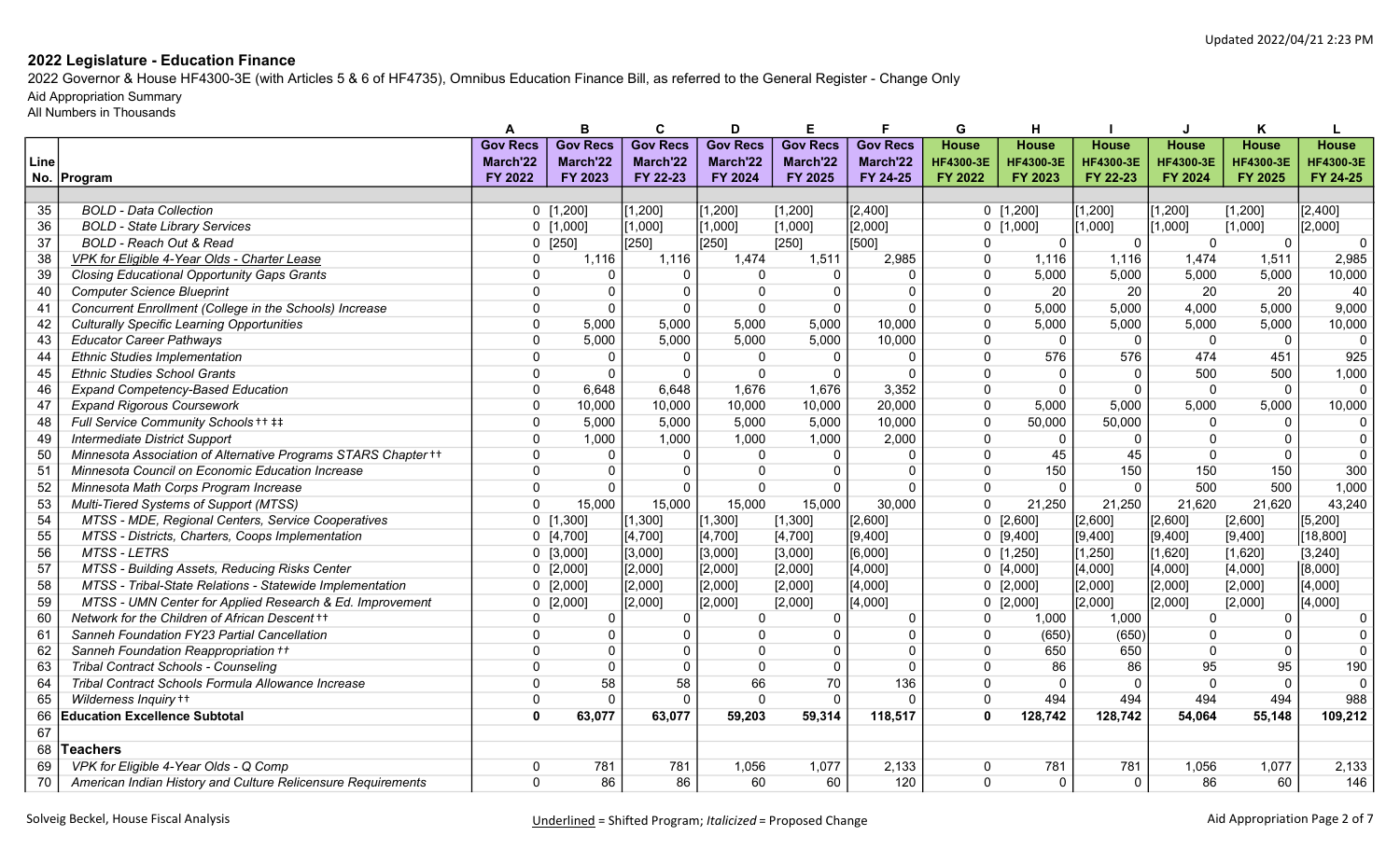2022 Governor & House HF4300-3E (with Articles 5 & 6 of HF4735), Omnibus Education Finance Bill, as referred to the General Register - Change Only

Aid Appropriation Summary

|      |                                                                  |                      | в               | C               | D               |                 |                 | G                | H                |                  |                  | Κ                |                  |
|------|------------------------------------------------------------------|----------------------|-----------------|-----------------|-----------------|-----------------|-----------------|------------------|------------------|------------------|------------------|------------------|------------------|
|      |                                                                  | <b>Gov Recs</b>      | <b>Gov Recs</b> | <b>Gov Recs</b> | <b>Gov Recs</b> | <b>Gov Recs</b> | <b>Gov Recs</b> | <b>House</b>     | <b>House</b>     | <b>House</b>     | <b>House</b>     | <b>House</b>     | <b>House</b>     |
| Line |                                                                  | March'22             | March'22        | March'22        | March'22        | March'22        | March'22        | <b>HF4300-3E</b> | <b>HF4300-3E</b> | <b>HF4300-3E</b> | <b>HF4300-3E</b> | <b>HF4300-3E</b> | <b>HF4300-3E</b> |
|      | No. Program                                                      | FY 2022              | FY 2023         | FY 22-23        | FY 2024         | FY 2025         | FY 24-25        | <b>FY 2022</b>   | FY 2023          | FY 22-23         | <b>FY 2024</b>   | FY 2025          | FY 24-25         |
|      |                                                                  |                      |                 |                 |                 |                 |                 |                  |                  |                  |                  |                  |                  |
| 71   | Aspiring Teacher Retention Bonuses ++                            | $\mathbf 0$          | 3,750           | 3,750           | 3,750           | 3,750           | 7,500           | 0                | 11,250           | 11,250           | $\mathbf 0$      | $\mathbf{0}$     | $\Omega$         |
| 72   | Concurrent Enrollment Teacher Partnership Increase               | $\Omega$             | $\mathbf{0}$    | $\Omega$        | $\mathbf{0}$    | $\mathbf 0$     | $\mathbf 0$     | $\mathbf{0}$     | 625              | 625              | 625              | 625              | 1,250            |
| 73   | <b>CUGMEC</b> Increase                                           | $\Omega$<br>$\Omega$ | $\Omega$        | $\Omega$        | $\Omega$        | $\mathbf{0}$    | $\Omega$        | $\Omega$         | 2,000            | 2,000            | 2,000            | 2,000            | 4,000            |
| 74   | Establishment of Visually Impaired (VI) Graduate Program*        |                      | 700             | 700             | 700             | 700             | 1,400           | $\Omega$         | $\Omega$         | $\overline{0}$   | $\Omega$         | $\Omega$         | $\overline{0}$   |
| 75   | Expanded Concurrent Enrollment - Intro to Teaching               | $\Omega$             | $\Omega$        | $\Omega$        | $\Omega$        | $\Omega$        | $\Omega$        | $\Omega$         | 500              | 500              | 500              | 500              | 1,000            |
| 76   | Grow Your Own Increase**                                         | $\mathbf 0$          | 14,005          | 14,005          | 12,115          | 12,115          | 24,230          | $\mathbf{0}$     | 61,500           | 61,500           | $\Omega$         | $\Omega$         | $\Omega$         |
| 77   | Grow Your Own Early Childhood Educators (Transfer to SRF)(EC)    | $\mathbf 0$          | 3,860           | 3,860           | 3,805           | 3,805           | 7,610           | $\mathbf{0}$     | 0                | $\Omega$         | $\Omega$         | $\mathbf{0}$     | $\overline{0}$   |
| 78   | Grow Your Own Licensure Shortage Areas (Transfer to SRF)         | $\Omega$             | 3,860           | 3,860           | 3,805           | 3,805           | 7,610           | $\Omega$         | $\Omega$         | $\Omega$         | $\Omega$         | $\Omega$         | $\overline{0}$   |
| 79   | <b>MN Science Teachers Association</b>                           | $\Omega$             | $\Omega$        | $\Omega$        | $\Omega$        | $\mathbf{0}$    | $\Omega$        | $\Omega$         | 611              | 611              | $\Omega$         | $\Omega$         | $\overline{0}$   |
| 80   | Non-Exclusionary Discipline Training Increase                    | $\Omega$             | $\Omega$        | $\Omega$        | $\Omega$        | $\mathbf{0}$    | $\Omega$        | $\Omega$         | 5,000            | 5,000            | 5,000            | 5,000            | 10,000           |
| 81   | Recruit and Retain Ed Support Professionals                      | $\Omega$             | 15,000          | 15,000          | 15,000          | 15,000          | 30,000          | $\mathbf{0}$     | $\mathbf 0$      | $\Omega$         | $\Omega$         | $\mathbf{0}$     | $\Omega$         |
| 82   | Reimbursement for Teacher Licensing Exams & Fees***              | $\overline{0}$       | 2,275           | 2,275           | 2,275           | 2,275           | 4,550           | $\mathbf{0}$     | $\Omega$         | $\overline{0}$   | $\Omega$         | $\mathbf{0}$     | $\overline{0}$   |
| 83   | Special Education Due Process Preparation Time                   | $\Omega$             | $\Omega$        | $\Omega$        | $\mathbf{0}$    | $\Omega$        | $\Omega$        | $\Omega$         | $\Omega$         | $\overline{0}$   | 12,867           | 13,459           | 26,326           |
| 84   | Special Education Due Process Preparation Time - Supplemental    | $\mathbf 0$          | $\mathbf{0}$    | $\mathbf 0$     | $\mathbf{0}$    | $\mathbf{0}$    | $\Omega$        | $\Omega$         | 18,230           | 18,230           | 8,227            | 8,605            | 16,832           |
| 85   | Statewide Teacher Mentoring and Induction Program                | $\Omega$             | 5,500           | 5,500           | 5,500           | 5,500           | 11,000          | $\Omega$         | $\Omega$         | $\Omega$         | $\Omega$         | $\Omega$         | $\Omega$         |
| 86   | <b>Teachers Subtotal</b>                                         | $\mathbf{0}$         | 49,817          | 49,817          | 48,066          | 48,087          | 96,153          | $\mathbf{0}$     | 100,497          | 100,497          | 30,361           | 31,326           | 61,687           |
| 87   |                                                                  |                      |                 |                 |                 |                 |                 |                  |                  |                  |                  |                  |                  |
| 88   | <b>Special Education</b>                                         |                      |                 |                 |                 |                 |                 |                  |                  |                  |                  |                  |                  |
| 89   | Life Skills & Vocational Skills Secondary Transition Programs    | 0                    | 1,000           | 1,000           | 1,000           | 1,000           | 2,000           | $\mathbf{0}$     | 0                | $\Omega$         | $\mathbf{0}$     | $\Omega$         | $\Omega$         |
| 90   | Provision of Special Instruction SPED - Increase to age 22       | $\Omega$             | $\Omega$        | $\Omega$        | 21              | 24              | 45              | $\Omega$         | $\mathbf{0}$     | $\Omega$         | 21               | $\Omega$         | 21               |
| 91   | VPK for Eligible 4-Year Olds - SPED                              | $\Omega$             | 1,128           | 1,128           | 3,313           | 5,065           | 8,378           | $\Omega$         | 1,128            | 1,128            | 3,313            | 5,065            | 8,378            |
| 92   | Registry of Interpreters for the Deaf (RID) Certification        | $\Omega$             | $\Omega$        | $\Omega$        | $\Omega$        | $\Omega$        | $\Omega$        | $\Omega$         | $\Omega$         | $\mathbf{0}$     | 275              | 305              | 580              |
| 93   | Separate Sites and Programs (Setting 4 & Higher) - Add'l Funding | $\mathbf 0$          | 5,071           | 5,071           | 5,325           | 5,991           | 11,316          | $\mathbf{0}$     | $\mathbf{0}$     | $\overline{0}$   | $\mathbf{0}$     | $\Omega$         | $\Omega$         |
| 94   | Special Education Cross-Subsidy Reduction Aid Increase           | $\Omega$             | 47,516          | 47,516          | 54,658          | 57,566          | 112,224         | $\mathbf 0$      | 422,613          | 422,613          | 482,611          | 509,894          | 992,505          |
| 95   | Special Education 90/10 Shift                                    | $\Omega$             | $\Omega$        | $\Omega$        | $\mathbf{0}$    | $\mathbf 0$     | $\Omega$        | $\Omega$         | 44,569           | 44,569           | $\mathbf{0}$     | $\Omega$         | $\Omega$         |
| 96   | <b>Training for Paraprofessionals</b>                            | $\mathbf 0$          | $\Omega$        | $\Omega$        | $\Omega$        | $\mathbf{0}$    | $\Omega$        | $\Omega$         | 20,352           | 20,352           | 20,862           | 21,380           | 42,242           |
| 97   | <b>Special Education Subtotal</b>                                | $\mathbf{0}$         | 54,715          | 54,715          | 64,317          | 69,646          | 133,963         | $\mathbf{0}$     | 488,662          | 488,662          | 507,082          | 536,644          | 1,043,726        |
| 98   |                                                                  |                      |                 |                 |                 |                 |                 |                  |                  |                  |                  |                  |                  |
| 99   | Facilities                                                       |                      |                 |                 |                 |                 |                 |                  |                  |                  |                  |                  |                  |
| 100  | Long-Term Facilities Maintenance Aid Increase                    | $\mathbf 0$          | $\Omega$        | $\Omega$        | $\mathbf{0}$    | $\Omega$        | $\Omega$        | $\mathbf{0}$     | $\Omega$         | $\mathbf 0$      | 7,200            | 7,200            | 14,400           |
| 101  | VPK for Eligible 4-Year Olds - LTFM                              | $\mathbf 0$          | 1,144           | 1,144           | 1,451           | 1,473           | 2,924           | $\mathbf{0}$     | 1,144            | 1,144            | 1,451            | 1,473            | 2,924            |
| 102  | <b>Facilities Subtotal</b>                                       | $\mathbf{0}$         | 1,144           | 1,144           | 1,451           | 1,473           | 2,924           | $\Omega$         | 1,144            | 1,144            | 8,651            | 8.673            | 17,324           |
| 103  |                                                                  |                      |                 |                 |                 |                 |                 |                  |                  |                  |                  |                  |                  |
| 104  | Health & Safety                                                  |                      |                 |                 |                 |                 |                 |                  |                  |                  |                  |                  |                  |
| 105  | Level 4 Mental Health Innovative Grant Program                   | $\Omega$             | 4,900           | 4,900           | $\Omega$        | 0               | $\Omega$        | 0                | 9,000            | 9,000            | 9,000            | 9,000            | 18,000           |
| 106  | <b>Mental Health Leads</b>                                       | $\mathbf 0$          | $\overline{0}$  | $\mathbf{0}$    | $\mathbf{0}$    | $\mathbf 0$     | $\mathbf 0$     | $\mathbf{0}$     | 226              | 226              | 301              | 301              | 602              |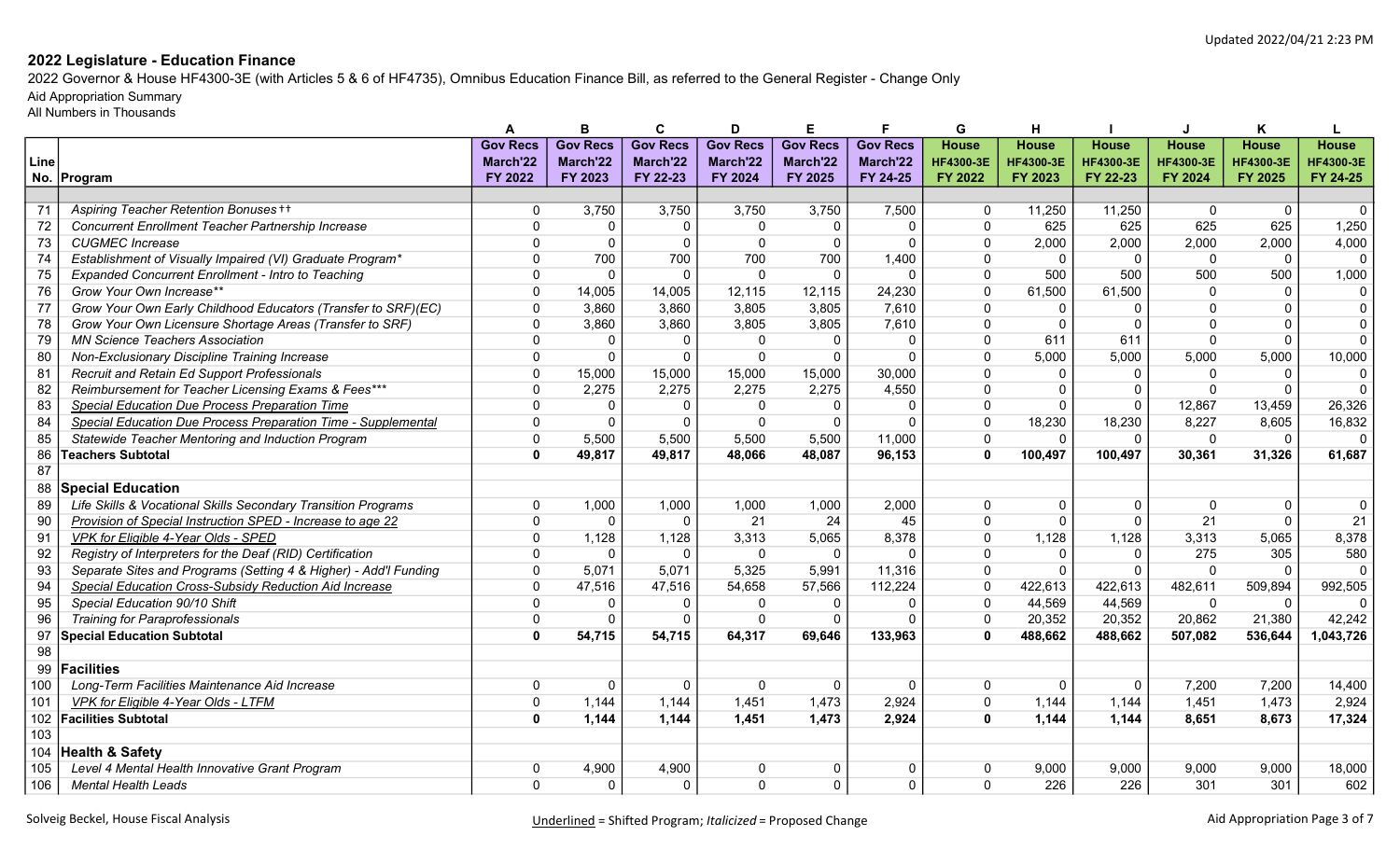2022 Governor & House HF4300-3E (with Articles 5 & 6 of HF4735), Omnibus Education Finance Bill, as referred to the General Register - Change Only

Aid Appropriation Summary

|             |                                                                  |                 | B               | C               | D               | E               |                 | G                | н                |                  | J              | Κ                |                  |
|-------------|------------------------------------------------------------------|-----------------|-----------------|-----------------|-----------------|-----------------|-----------------|------------------|------------------|------------------|----------------|------------------|------------------|
|             |                                                                  | <b>Gov Recs</b> | <b>Gov Recs</b> | <b>Gov Recs</b> | <b>Gov Recs</b> | <b>Gov Recs</b> | <b>Gov Recs</b> | <b>House</b>     | <b>House</b>     | <b>House</b>     | <b>House</b>   | <b>House</b>     | <b>House</b>     |
| <b>Line</b> |                                                                  | March'22        | March'22        | March'22        | March'22        | March'22        | March'22        | <b>HF4300-3E</b> | <b>HF4300-3E</b> | <b>HF4300-3E</b> | HF4300-3E      | <b>HF4300-3E</b> | <b>HF4300-3E</b> |
|             | No. Program                                                      | FY 2022         | FY 2023         | FY 22-23        | FY 2024         | FY 2025         | FY 24-25        | FY 2022          | FY 2023          | FY 22-23         | <b>FY 2024</b> | FY 2025          | FY 24-25         |
|             |                                                                  |                 |                 |                 |                 |                 |                 |                  |                  |                  |                |                  |                  |
| 107         | School Based Mental Health Screening                             | 0               | 9,538           | 9,538           | 9,555           | 9,517           | 19,072          | $\mathbf 0$      | 0                | 0                | $\mathbf 0$    | 0                | $\Omega$         |
| 108         | School-Linked Behavioral Health Grants (Transfer to DHS)         | 0               | 6,000           | 6,000           | 6,000           | 6,000           | 12,000          | $\mathbf 0$      | $\Omega$         | $\mathbf 0$      | $\mathbf{0}$   | $\Omega$         | $\Omega$         |
| 109         | <b>Student Support Personnel Aid</b>                             | $\Omega$        | 19,190          | 19,190          | 23,760          | 25,143          | 48,903          | $\mathbf{0}$     | 95,862           | 95,862           | 106,336        | 105,959          | 212,295          |
| 110         | Student Support Personnel Workforce Pipeline (Tr. to SR Account) | $\Omega$        | 2,550           | 2,550           | 2,550           | 2,550           | 5,100           | $\mathbf{0}$     | 9,000            | 9,000            | 1,500          | 1,500            | 3,000            |
| 111         | <b>Health &amp; Safety Subtotal</b>                              | $\mathbf{0}$    | 42,178          | 42,178          | 41,865          | 43,210          | 85,075          | $\mathbf{0}$     | 114,088          | 114,088          | 117,137        | 116,760          | 233,897          |
| 112         |                                                                  |                 |                 |                 |                 |                 |                 |                  |                  |                  |                |                  |                  |
|             | 113 Nutrition                                                    |                 |                 |                 |                 |                 |                 |                  |                  |                  |                |                  |                  |
| 114         | VPK for Eligible 4-Year Olds - Breakfast                         | $\Omega$        | 462             | 462             | 633             | 646             | 1,279           | $\mathbf 0$      | 462              | 462              | 633            | 646              | 1,279            |
| 115         | Reducing Disparities for Young Ch. w/ Disabilities - Breakfast   | $\Omega$        | 172             | 172             | 172             | 172             | 344             | $\Omega$         | 172              | 172              | 172            | 172              | 344              |
| 116         | <b>Universal Free Meals- Breakfast</b>                           | $\Omega$        | 17,800          | 17,800          | 18,516          | 19,256          | 37,772          | $\Omega$         | $\Omega$         | $\mathbf{0}$     | $\mathbf{0}$   | $\Omega$         | $\mathbf 0$      |
| 117         | VPK for Eligible 4-Year Olds - Lunch                             | $\mathbf{0}$    | 210             | 210             | 277             | 282             | 559             | $\mathbf{0}$     | 210              | 210              | 277            | 282              | 559              |
| 118         | <b>School Meals Aid</b>                                          | $\mathbf{0}$    | $\mathbf{0}$    | $\Omega$        | $\Omega$        | $\Omega$        | $\Omega$        | $\mathbf{0}$     | 18,546           | 18,546           | 14,146         | 13,792           | 27,938           |
| 119         | Universal Free Meals - Lunch                                     | $\pmb{0}$       | 168,831         | 168,831         | 175,642         | 182,683         | 358,325         | $\mathbf 0$      | $\mathbf 0$      | $\mathbf 0$      | $\mathbf 0$    | $\mathbf 0$      | $\Omega$         |
| 120         | <b>Nutrition Subtotal</b>                                        | $\Omega$        | 187,475         | 187,475         | 195,240         | 203,039         | 398,279         | $\mathbf{0}$     | 19,390           | 19,390           | 15,228         | 14,892           | 30,120           |
| 121         |                                                                  |                 |                 |                 |                 |                 |                 |                  |                  |                  |                |                  |                  |
| 122         | <b>Libraries</b>                                                 |                 |                 |                 |                 |                 |                 |                  |                  |                  |                |                  |                  |
| 123         | Regional Libraries Increase                                      | $\Omega$        | $\Omega$        | $\Omega$        | $\Omega$        | 0               | $\Omega$        | $\mathbf{0}$     | 1,800            | 1,800            | 2,000          | 2,000            | 4,000            |
| 124         | Libraries Subtotal                                               | $\mathbf{0}$    | $\mathbf 0$     | $\Omega$        | $\mathbf{0}$    | $\Omega$        | $\Omega$        | $\mathbf{0}$     | 1,800            | 1,800            | 2,000          | 2,000            | 4,000            |
| 125         |                                                                  |                 |                 |                 |                 |                 |                 |                  |                  |                  |                |                  |                  |
| 126         | <b>General Education Total</b>                                   | $\mathbf{0}$    | 217,386         | 217,386         | 266,785         | 268,954         | 535,739         | $\mathbf{0}$     | 217,038          | 217,038          | 210,109        | 251,604          | 461,713          |
| 127         | Categorical Totals                                               | $\Omega$        | 398,406         | 398,406         | 410.142         | 424,769         | 834,911         | $\mathbf{0}$     | 854,323          | 854,323          | 734,523        | 765,443          | 1,499,966        |
| 128         | <b>Subtotal K-12 Education Aids Changes</b>                      | $\bf{0}$        | 615,792         | 615,792         | 676,927         | 693,723         | 1,370,650       | $\mathbf{0}$     | 1,071,361        | 1,071,361        | 944,632        | 1,017,047        | 1,961,679        |
| 129         |                                                                  |                 |                 |                 |                 |                 |                 |                  |                  |                  |                |                  |                  |
| 130         | <b>EARLY CHILDHOOD &amp; FAMILY SUPPORT CHANGE ITEMS</b>         |                 |                 |                 |                 |                 |                 |                  |                  |                  |                |                  |                  |
| 131         |                                                                  |                 |                 |                 |                 |                 |                 |                  |                  |                  |                |                  |                  |
| 132         | Early Education (Pre-K Change Items not in Early Ed)             |                 |                 |                 |                 |                 |                 |                  |                  |                  |                |                  |                  |
| 133         | College Savings Account Program                                  | $\mathbf{0}$    | $\Omega$        | $\Omega$        | $\mathbf{0}$    | $\mathbf 0$     | $\Omega$        | $\mathbf{0}$     | 250              | 250              | $\mathbf{0}$   | $\mathbf 0$      | $\Omega$         |
| 134         | VPK for Eligible 4-Year Olds - Developmental Screening           | $\mathbf{0}$    | 977             | 977             | 1,058           | 1,032           | 2,090           | $\mathbf{0}$     | 977              | 977              | 1,058          | 1,032            | 2,090            |
| 135         | <b>ECFE Formula Allowance Increase</b>                           | $\Omega$        | 1,055           | 1,055           | 1,907           | 1,988           | 3,895           | $\mathbf{0}$     | $\mathbf{0}$     | $\mathbf 0$      | $\Omega$       | $\Omega$         | $\mathbf{0}$     |
| 136         | Early Childhood Family Education Office at MDE                   | $\Omega$        | $\Omega$        | $\Omega$        | $\mathbf{0}$    | $\Omega$        | $\Omega$        | $\mathbf{0}$     | 325              | 325              | 325            | 325              | 650              |
| 137         | Early Childhood Family Education Teacher Licensing Support       | $\Omega$        | 177             | 177             | 177             | $\mathbf 0$     | 177             | $\Omega$         | 177              | 177              | 177            | $\mathbf{0}$     | 177              |
| 138         | Early Learning Scholarships Increase                             | $\mathbf{0}$    | 75,000          | 75,000          | 75,000          | 75,000          | 150,000         | $\mathbf{0}$     | 150,000          | 150,000          | 45,000         | 45,000           | 90,000           |
| 139         | <b>Executive Function Grant Program</b>                          | $\mathbf{0}$    | $\Omega$        | $\Omega$        | $\mathbf{0}$    | $\Omega$        | $\Omega$        | $\mathbf{0}$     | 450              | 450              | $\Omega$       | $\Omega$         | $\Omega$         |
| 140         | Grow Your Own Early Childhood Educators (Tr. to SR Fund)         | $\Omega$        | $\Omega$        | $\mathbf{0}$    | $\mathbf 0$     | $\Omega$        | $\Omega$        | $\mathbf 0$      | 3,860            | 3,860            | 3,805          | 3,805            | 7,610            |
| 141         | Head Start Increase (Early Head Start)                           | $\Omega$        | $\Omega$        | $\Omega$        | $\mathbf{0}$    | $\Omega$        | $\Omega$        | $\mathbf{0}$     | 10,000           | 10,000           | 10,000         | 10,000           | 20,000           |
| 142         | Mental Health Services and Early Childhood Social Workers        | $\Omega$        | 2,500           | 2,500           | 2,500           | 2,500           | 5,000           | $\Omega$         | 2,500            | 2,500            | 2,500          | 2,500            | 5,000            |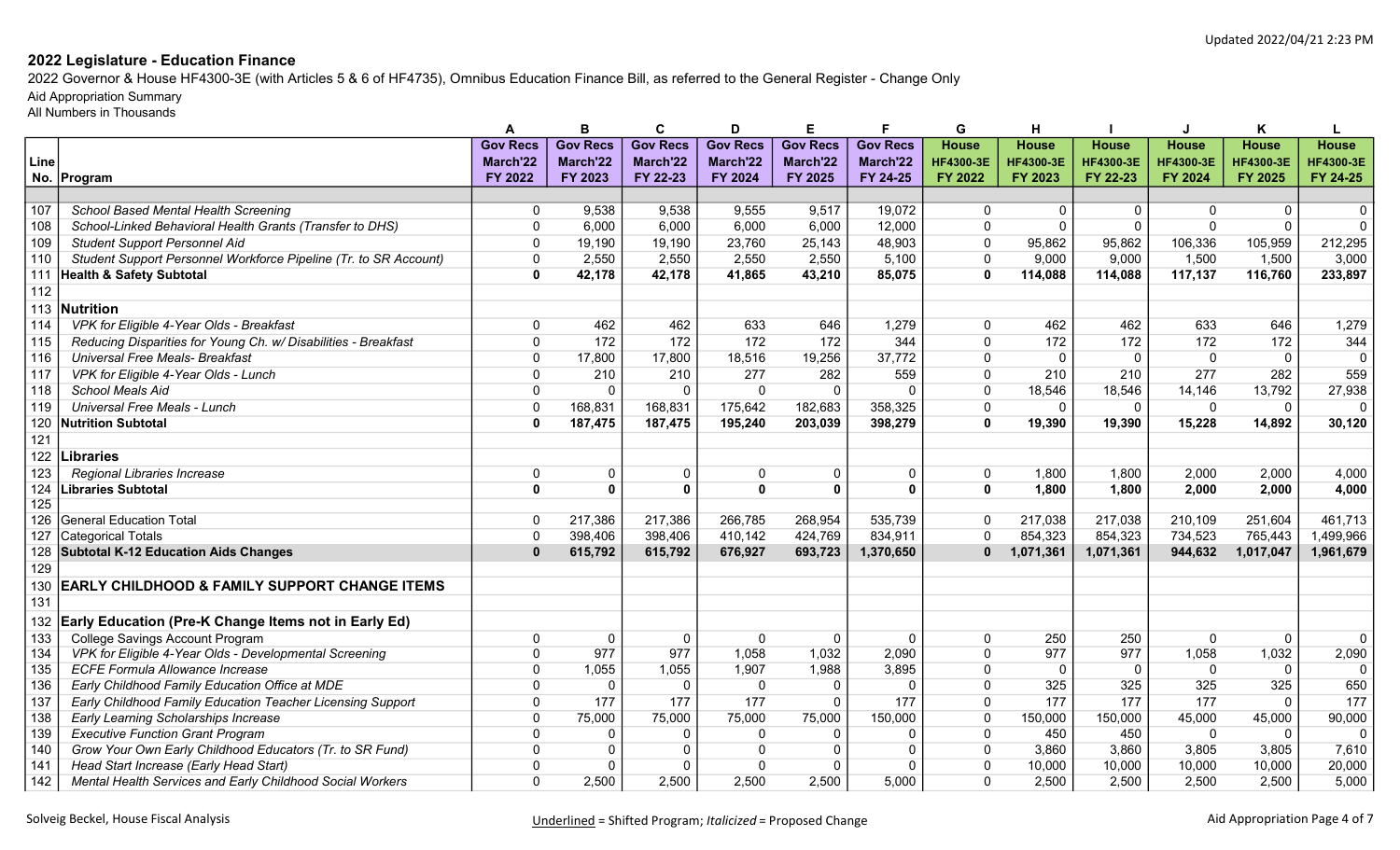2022 Governor & House HF4300-3E (with Articles 5 & 6 of HF4735), Omnibus Education Finance Bill, as referred to the General Register - Change Only

Aid Appropriation Summary

|      |                                                         |                 | в               | C               | D               | Е               | F               | G                | н            |                  | J                | Κ            |              |
|------|---------------------------------------------------------|-----------------|-----------------|-----------------|-----------------|-----------------|-----------------|------------------|--------------|------------------|------------------|--------------|--------------|
|      |                                                         | <b>Gov Recs</b> | <b>Gov Recs</b> | <b>Gov Recs</b> | <b>Gov Recs</b> | <b>Gov Recs</b> | <b>Gov Recs</b> | <b>House</b>     | <b>House</b> | <b>House</b>     | <b>House</b>     | <b>House</b> | <b>House</b> |
| Line |                                                         | March'22        | March'22        | March'22        | March'22        | March'22        | March'22        | <b>HF4300-3E</b> | HF4300-3E    | <b>HF4300-3E</b> | <b>HF4300-3E</b> | HF4300-3E    | HF4300-3E    |
|      | No. Program                                             | FY 2022         | FY 2023         | FY 22-23        | FY 2024         | FY 2025         | FY 24-25        | FY 2022          | FY 2023      | FY 22-23         | FY 2024          | FY 2025      | FY 24-25     |
|      |                                                         |                 |                 |                 |                 |                 |                 |                  |              |                  |                  |              |              |
| 143  | Minnesota Children's Museum                             | $\mathbf 0$     | 0               | $\Omega$        | $\mathbf{0}$    | $\mathbf 0$     | $\Omega$        | $\mathbf{0}$     | 2,000        | 2,000            | $\Omega$         | $\Omega$     | $\mathbf{0}$ |
| 144  | Reach Out and Read Minnesota                            | $\mathbf{0}$    | $\Omega$        | $\Omega$        | $\Omega$        | $\overline{0}$  | $\Omega$        | $\mathbf{0}$     | 250          | 250              | 250              | 250          | 500          |
| 145  | Reallocate Preexisting Pathway II Funding               | $\Omega$        | (18, 823)       | (18, 823)       | (21, 027)       | (25, 053)       | (46,080)        | $\mathbf{0}$     | (18, 823)    | (18, 823)        | (21, 027)        | (25, 053)    | (46,080)     |
| 146  | Voluntary VPK through Mixed Delivery                    | $\Omega$        | 96,920          | 96,920          | 96,920          | 96,920          | 193,840         | $\Omega$         | 96,920       | 96,920           | 96,920           | 96,920       | 193,840      |
| 147  | [VPK - Head Start]                                      |                 | $0$ [47,278]    | [47, 278]       | [47, 278]       | [47, 278]       | [94, 556]       |                  | 0[47,278]    | [47, 278]        | [47,278]         | [47, 278]    | [94, 556]    |
| 148  | [VPK - Licensed Center & Family Child Care]             |                 | $0$ [47,278]    | [47, 278]       | [47, 278]       | [47, 278]       | [94, 556]       |                  | 0[47,278]    | [47, 278]        | [47,278]         | [47, 278]    | [94, 556]    |
| 149  | [VPK Distribution Administration]                       |                 | $0$ [2,364]     | [2, 364]        | [2,364]         | [2, 364]        | [4, 728]        |                  | $0$ [2,364]  | [2, 364]         | [2, 364]         | [2, 364]     | $[4,728]$    |
| 150  | <b>Early Education Subtotal</b>                         | $\mathbf{0}$    | 157,806         | 157,806         | 156,535         | 152,387         | 308,922         | $\mathbf{0}$     | 248,886      | 248,886          | 139,008          | 134,779      | 273,787      |
| 151  |                                                         |                 |                 |                 |                 |                 |                 |                  |              |                  |                  |              |              |
| 152  | <b>Community Education</b>                              |                 |                 |                 |                 |                 |                 |                  |              |                  |                  |              |              |
| 153  | Out of School Time / Community Partnership              | $\Omega$        | 7,000           | 7,000           | 7,000           | 7,000           | 14,000          | $\mathbf{0}$     | $\Omega$     | $\Omega$         | $\mathbf{0}$     | $\mathbf{0}$ | $\mathbf{0}$ |
| 154  | <b>Community Education Subtotal</b>                     | $\mathbf{0}$    | 7,000           | 7,000           | 7,000           | 7,000           | 14,000          | $\mathbf{0}$     | $\Omega$     | $\Omega$         | $\mathbf{0}$     | $\mathbf{0}$ | $\mathbf{0}$ |
| 155  |                                                         |                 |                 |                 |                 |                 |                 |                  |              |                  |                  |              |              |
| 156  | <b>Lifelong Learning</b>                                |                 |                 |                 |                 |                 |                 |                  |              |                  |                  |              |              |
| 157  | <b>Adult Basic Education Increase</b>                   | $\Omega$        | 1,152           | 1,152           | 1,271           | 1,269           | 2,540           | $\mathbf{0}$     | 1,000        | 1,000            | 1,000            | 1,000        | 2,000        |
| 158  | Fully Paid High School Equivalency Test                 | $\mathbf{0}$    | 345             | 345             | 345             | 345             | 690             | $\mathbf{0}$     | 345          | 345              | 345              | 345          | 690          |
| 159  | <b>Lifelong Learning Subtotal</b>                       | $\mathbf{0}$    | 1,497           | 1,497           | 1,616           | 1,614           | 3,230           | $\mathbf{0}$     | 1,345        | 1,345            | 1,345            | 1,345        | 2,690        |
| 160  |                                                         |                 |                 |                 |                 |                 |                 |                  |              |                  |                  |              |              |
| 161  | <b>Subtotal Pre-K &amp; Family Support Aids</b>         | $\mathbf{0}$    | 166,303         | 166,303         | 165,151         | 161,001         | 326,152         | $\mathbf{0}$     | 250,231      | 250,231          | 140,353          | 136,124      | 276,477      |
| 162  |                                                         |                 |                 |                 |                 |                 |                 |                  |              |                  |                  |              |              |
| 163  | <b>Subtotal K-12 Education Aid Changes</b>              | $\mathbf{0}$    | 782,095         | 782,095         | 842,078         | 854,724         | 1,696,802       | $\mathbf{0}$     | 1,321,592    | 1,321,592        | 1,084,985        | 1,153,171    | 2,238,156    |
| 164  |                                                         |                 |                 |                 |                 |                 |                 |                  |              |                  |                  |              |              |
| 165  | <b>STATE AGENCIES CHANGE ITEMS</b>                      |                 |                 |                 |                 |                 |                 |                  |              |                  |                  |              |              |
| 166  |                                                         |                 |                 |                 |                 |                 |                 |                  |              |                  |                  |              |              |
| 167  | Department of Education                                 |                 |                 |                 |                 |                 |                 |                  |              |                  |                  |              |              |
| 168  | VPK for Eligible 4-Year Olds - MDE                      | $\Omega$        | 2,584           | 2,584           | 2,674           | 2,784           | 5,458           | $\mathbf{0}$     | 2,584        | 2,584            | 2,674            | 2,784        | 5,458        |
| 169  | Specific Learning Disability Criteria Change            | 0               | 540             | 540             | 540             | 540             | 1,080           | $\mathbf{0}$     | 540          | 540              | 540              | 540          | 1,080        |
| 170  | <b>Universal Meals - MDE</b>                            | 0               | 788             | 788             | 668             | 668             | 1,336           | $\mathbf{0}$     | $\Omega$     | $\Omega$         | $\Omega$         | $\Omega$     | $\Omega$     |
| 171  | Department of Education Subtotal                        | $\mathbf{0}$    | 3,912           | 3,912           | 3,882           | 3,992           | 7,874           | $\mathbf{0}$     | 3,124        | 3,124            | 3,214            | 3,324        | 6,538        |
| 172  |                                                         |                 |                 |                 |                 |                 |                 |                  |              |                  |                  |              |              |
|      | 173 Professional Educator Licensing & Standards Board   |                 |                 |                 |                 |                 |                 |                  |              |                  |                  |              |              |
| 174  | <b>Educators Online Licensing System</b>                | 0               | 660             | 660             | 364             | 364             | 728             | $\mathbf{0}$     | 660          | 660              | 364              | 364          | 728          |
|      | 175 Prof. Educator Licensing & Standards Board Subtotal | $\bf{0}$        | 660             | 660             | 364             | 364             | 728             | $\mathbf{0}$     | 660          | 660              | 364              | 364          | 728          |
| 176  |                                                         |                 |                 |                 |                 |                 |                 |                  |              |                  |                  |              |              |
|      |                                                         |                 |                 |                 |                 |                 |                 |                  |              |                  |                  |              |              |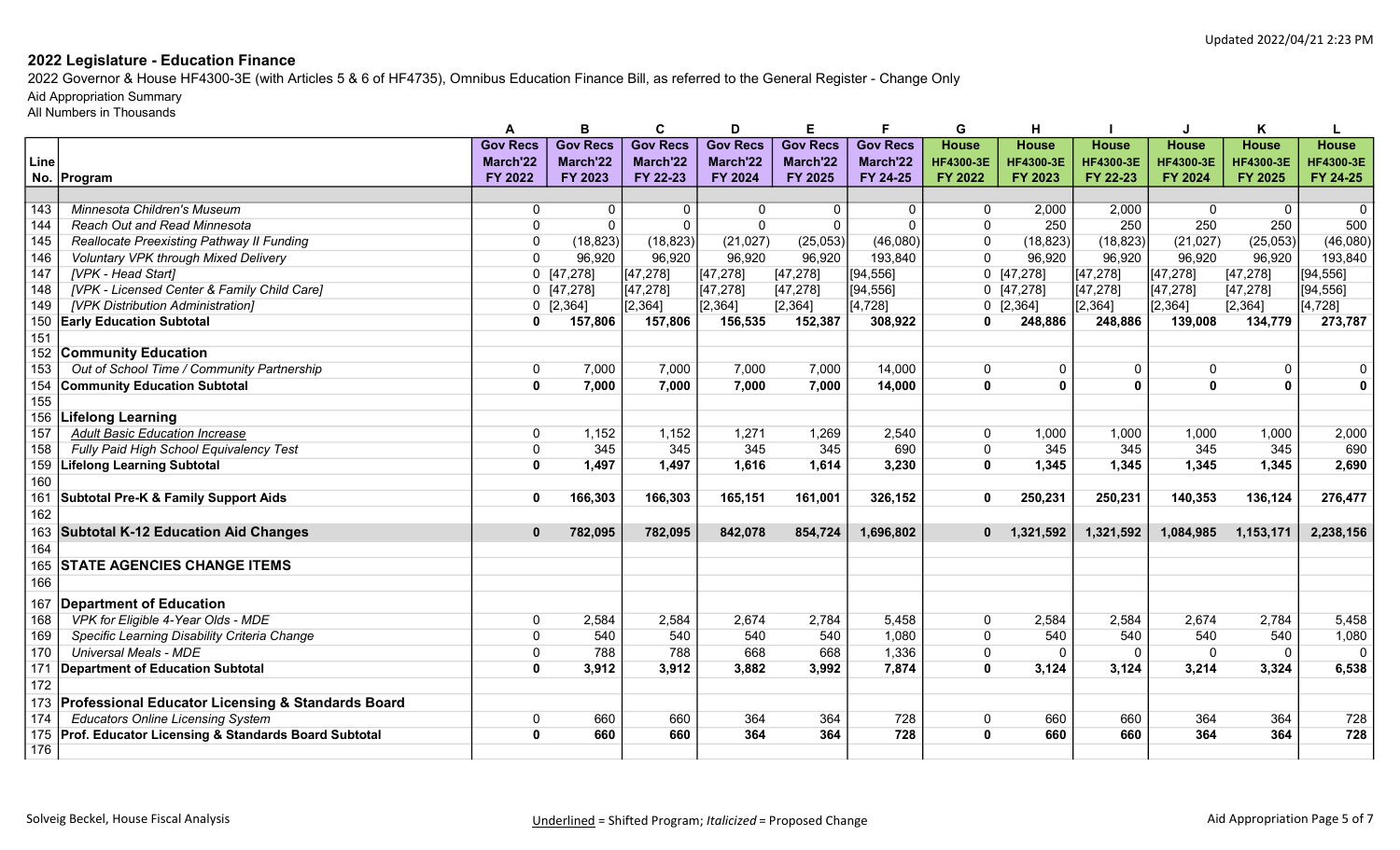2022 Governor & House HF4300-3E (with Articles 5 & 6 of HF4735), Omnibus Education Finance Bill, as referred to the General Register - Change Only

Aid Appropriation Summary

|            |                                                                 |                 | в               | C               | D               | Е               |                 | G                | н            |                  |                  | ĸ            |                  |
|------------|-----------------------------------------------------------------|-----------------|-----------------|-----------------|-----------------|-----------------|-----------------|------------------|--------------|------------------|------------------|--------------|------------------|
|            |                                                                 | <b>Gov Recs</b> | <b>Gov Recs</b> | <b>Gov Recs</b> | <b>Gov Recs</b> | <b>Gov Recs</b> | <b>Gov Recs</b> | <b>House</b>     | <b>House</b> | <b>House</b>     | <b>House</b>     | <b>House</b> | <b>House</b>     |
| Line       |                                                                 | March'22        | March'22        | March'22        | March'22        | March'22        | March'22        | <b>HF4300-3E</b> | HF4300-3E    | <b>HF4300-3E</b> | <b>HF4300-3E</b> | HF4300-3E    | <b>HF4300-3E</b> |
|            | No. Program                                                     | FY 2022         | FY 2023         | FY 22-23        | FY 2024         | FY 2025         | FY 24-25        | FY 2022          | FY 2023      | FY 22-23         | FY 2024          | FY 2025      | FY 24-25         |
|            |                                                                 |                 |                 |                 |                 |                 |                 |                  |              |                  |                  |              |                  |
|            | 177 Legislative Coordinating Commission                         |                 |                 |                 |                 |                 |                 |                  |              |                  |                  |              |                  |
| 178        | <b>Compensatory Education Working Group</b>                     | $\Omega$        | 0               | $\Omega$        | $\Omega$        | $\mathbf 0$     | $\Omega$        | $\Omega$         | 23           | 23               |                  | $\Omega$     | $\Omega$         |
| 179        | <b>Special Education Working Group</b>                          | $\Omega$        | $\Omega$        | $\Omega$        | $\Omega$        | $\Omega$        | $\Omega$        | $\Omega$         | 23           | 23               | $\Omega$         | 0            | $\Omega$         |
| 180        | Legislative Coordinating Commission Subtotal                    | $\Omega$        | $\mathbf 0$     | $\Omega$        | $\Omega$        | $\Omega$        | $\Omega$        | $\Omega$         | 46           | 46               | $\Omega$         | $\Omega$     | $\mathbf{0}$     |
| 181        |                                                                 |                 |                 |                 |                 |                 |                 |                  |              |                  |                  |              |                  |
|            | 182 Subtotal State Agencies Changes                             | $\mathbf{0}$    | 4,572           | 4,572           | 4,246           | 4,356           | 8,602           | $\mathbf{0}$     | 3,830        | 3,830            | 3,578            | 3,688        | 7,266            |
| 183        |                                                                 |                 |                 |                 |                 |                 |                 |                  |              |                  |                  |              |                  |
| 184        | <b>TOTAL GENERAL FUND K-12 APPROPRIATIONS CHANGE</b>            | $\mathbf{0}$    | 786,667         | 786,667         | 846,324         | 859,080         | 1,705,404       | $\mathbf 0$      | 1,325,422    | 1,325,422        | 1,088,563        | 1,156,859    | 2,245,422        |
| 185        |                                                                 |                 |                 |                 |                 |                 |                 |                  |              |                  |                  |              |                  |
| 186        |                                                                 |                 |                 |                 |                 |                 |                 |                  |              |                  |                  |              |                  |
| 187        | <b>GENERAL FUND REVENUE CHANGES</b>                             |                 |                 |                 |                 |                 |                 |                  |              |                  |                  |              |                  |
| 188        |                                                                 |                 |                 |                 |                 |                 |                 |                  |              |                  |                  |              |                  |
| 189        | <b>REVENUE REDUCTION</b>                                        |                 |                 |                 |                 |                 |                 |                  |              |                  |                  |              |                  |
| 190        | Flexibility for State Academies Accessing Rental Revenue        | $\mathbf{0}$    | $\mathbf{0}$    | $\Omega$        | $\mathbf{0}$    | $\Omega$        | $\Omega$        | $\mathbf{0}$     | 3            | 3                | 3                | 3            | 6                |
| 191        |                                                                 |                 |                 |                 |                 |                 |                 |                  |              |                  |                  |              |                  |
|            |                                                                 |                 |                 |                 |                 |                 |                 |                  |              |                  |                  |              |                  |
|            |                                                                 | $\mathbf{0}$    |                 | 786,667         |                 |                 |                 | $\mathbf{0}$     |              |                  | 1,088,566        |              | 2,245,428        |
|            | 192 TOTAL GENERAL FUND K-12 CHANGE                              |                 | 786,667         |                 | 846,324         | 859,080         | 1,705,404       |                  | 1,325,425    | 1,325,425        |                  | 1,156,862    |                  |
| 193        |                                                                 |                 |                 |                 |                 |                 |                 |                  |              |                  |                  |              |                  |
| 194        | <b>SPECIAL REVENUE FUND CHANGES</b>                             |                 |                 |                 |                 |                 |                 |                  |              |                  |                  |              |                  |
| 195<br>196 | <b>EXPENDITURE AUTHORITY</b>                                    |                 |                 |                 |                 |                 |                 |                  |              |                  |                  |              |                  |
| 197        | Flexibility for State Academies Accessing Rental Revenue        | 0               | $\Omega$        | $\Omega$        | $\mathbf{0}$    | $\mathbf 0$     | $\Omega$        | $\mathbf 0$      | 3            | 3                | 3                | 3            |                  |
| 198        | Grow Your Own                                                   | $\Omega$        | 14,005          | 14,005          | 12,115          | 12,115          | 24,230          | $\mathbf 0$      | 61,500       | 61,500           | $\Omega$         | $\mathbf 0$  | $\overline{0}$   |
| 199        | Grow Your Own Early Childhood Educators                         | $\Omega$        | 3,860           | 3,860           | 3,805           | 3,805           | 7,610           | $\mathbf 0$      | $\Omega$     | $\Omega$         | $\Omega$         | $\Omega$     | $\overline{0}$   |
| 200        | Grow Your Own Licensure Shortage Areas                          | $\Omega$        | 3,860           | 3,860           | 3,805           | 3,805           | 7,610           | $\Omega$         | $\Omega$     | $\Omega$         | $\Omega$         | $\Omega$     | $\Omega$         |
| 201        | Student Support Personnel Workforce Pipeline                    | $\Omega$        | 2,550           | 2,550           | 2,550           | 2,550           | 5,100           | $\Omega$         | 9,000        | 9,000            | 1,500            | 1,500        | 3,000            |
| 202        | <b>Subtotal Expenditures</b>                                    | $\mathbf{0}$    | 24,275          | 24,275          | 22,275          | 22,275          | 44,550          | $\mathbf{0}$     | 70,503       | 70,503           | 1,503            | 1,503        | 3,006            |
| 203        |                                                                 |                 |                 |                 |                 |                 |                 |                  |              |                  |                  |              |                  |
|            | 204 REVENUES                                                    |                 |                 |                 |                 |                 |                 |                  |              |                  |                  |              |                  |
| 205        | Flexibility for State Academies Accessing Rental Revenue        | $\mathbf{0}$    | $\mathbf{0}$    | $\mathbf{0}$    | $\Omega$        | $\Omega$        | $\Omega$        | 0                | (3)          | (3)              | (3)              | (3)          | (6)              |
| 206        | Grow Your Own (Transfer from GF)                                | $\mathbf{0}$    | (14,005)        | (14,005)        | (12, 115)       | (12, 115)       | (24, 230)       | $\mathbf{0}$     | (61, 500)    | (61, 500)        | $\Omega$         | $\Omega$     | 0                |
| 207        | Grow Your Own Early Childhood Educators (Transfer from GF)      | $\Omega$        | (3,860)         | (3,860)         | (3,805)         | (3,805)         | (7,610)         | $\Omega$         | $\Omega$     | $\Omega$         | $\Omega$         | $\Omega$     | $\mathbf 0$      |
| 208        | Grow Your Own Licensure Shortage Areas (Transfer from GF)       | $\Omega$        | (3,860)         | (3,860)         | (3,805)         | (3,805)         | (7,610)         | $\mathbf{0}$     | $\Omega$     | $\Omega$         | $\Omega$         | $\Omega$     | $\Omega$         |
| 209        | Student Support Personnel Workforce Pipeline (Transfer from GF) | $\Omega$        | (2, 550)        | (2,550)         | (2,550)         | (2,550)         | (5, 100)        | $\mathbf 0$      | (9,000)      | (9,000)          | (1,500)          | (1,500)      | (3,000)          |
| 210<br>211 | <b>Subtotal Revenues</b>                                        | $\bf{0}$        | (24, 275)       | (24, 275)       | (22, 275)       | (22, 275)       | (44, 550)       | $\mathbf{0}$     | (70, 503)    | (70, 503)        | (1, 503)         | (1, 503)     | (3,006)          |